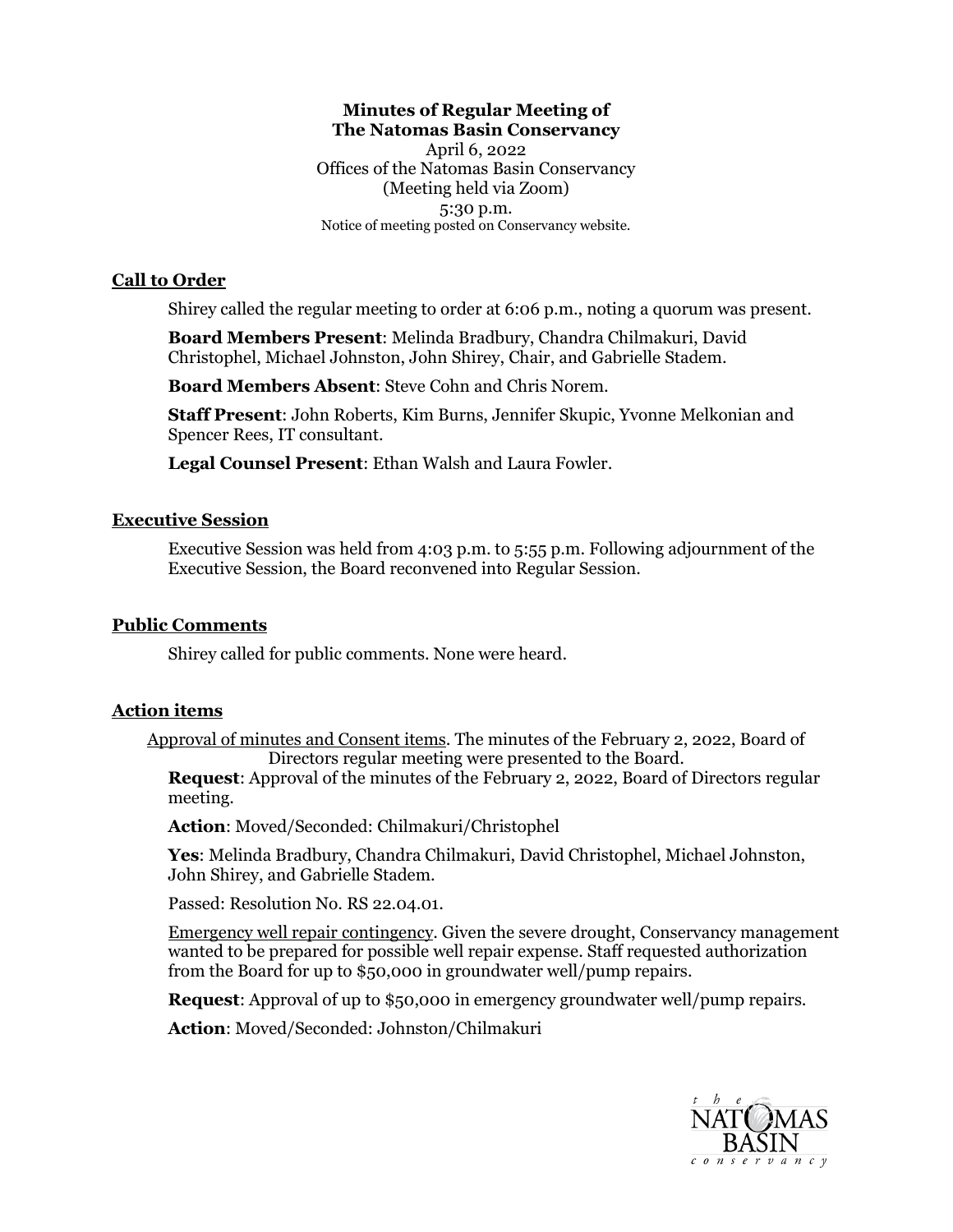*The Natomas Basin Conservancy Board of Directors Regular Meeting Minutes April 6, 2022 Page 2 of 4* 

> **Yes**: Melinda Bradbury, Chandra Chilmakuri, David Christophel, Michael Johnston, John Shirey, and Gabrielle Stadem.

Passed: Resolution No. RS [22.04.02.](https://22.04.02)

 point to the BKS tract. Management proposed, 1.) enhancing the road along the Elverta Elverta tract incorporation into mitigation properties. With the acquisition of Elverta tract in 2021, this presents the Conservancy with an option to create an additional access tract's eastern boundary, and 2.) enhance the water conveyance along the eastern boundary using Restoration and Enhancement Funds.

**Request**: Approval of the following: authorize the Executive Director or Chief Financial Officer to execute and deliver contracts and/or agreements that facilitate design, permitting, and engineering drawings on the proposed project, and then preparation of a bidding package for construction and construction management, up to \$30,000.

**Action**: Moved/Seconded: Johnston/Stadem

 **Yes**: Melinda Bradbury, Chandra Chilmakuri, David Christophel, Michael Johnston, John Shirey, and Gabrielle Stadem

Passed: Resolution No. RS [22.04.03](https://22.04.03).

 accrue up to 225 hours of vacation time, and employees with 16 or more years of service may accrue up to 300 hours of vacation time. Proposed changes to the Employee Handbook. The vacation policy in the Conservancy's Employee Handbook allows employees to accrue up to 170 hours of vacation leave. The change proposed and presented to the Board was a tiered system whereby employees with one through five years of service may accrue up to 170 hours of vacation time (therefore, no change at this level), employees with six through 15 years of service may

The Compensation and Governance Committee previously reviewed the proposal and recommended Board approval.

 **Request**: Approval of updated vacation leave policy as follows: employees with one through five years of service may accrue up to 170 hours of vacation of service may accrue up to 225 hours of vacation time, and employees with 16 or more years of service may accrue up to 300 hours of vacation time. time (therefore, no change at this level), employees with six through 15 years

**Action**: Moved/Seconded: Chilmakuri/Bradbury

 **Yes**: Melinda Bradbury, Chandra Chilmakuri, David Christophel, Michael Johnston, John Shirey, and Gabrielle Stadem

Passed: Resolution No. RS [22.04.04.](https://22.04.04)

 its report to the Board of Directors. Accept the Conservancy's December 31, 2021 audited financial statements. The Audit Committee reviewed the audit report of the December 31, 2021, financial statements with the Conservancy's auditor, Gilbert & Associates (Gilbert). Gilbert issued a clean opinion on the Conservancy's 2021 financial statements. The Audit Committee presented

 **Request**: Acceptance of the Conservancy's December 31, 2021 audited financial statements.

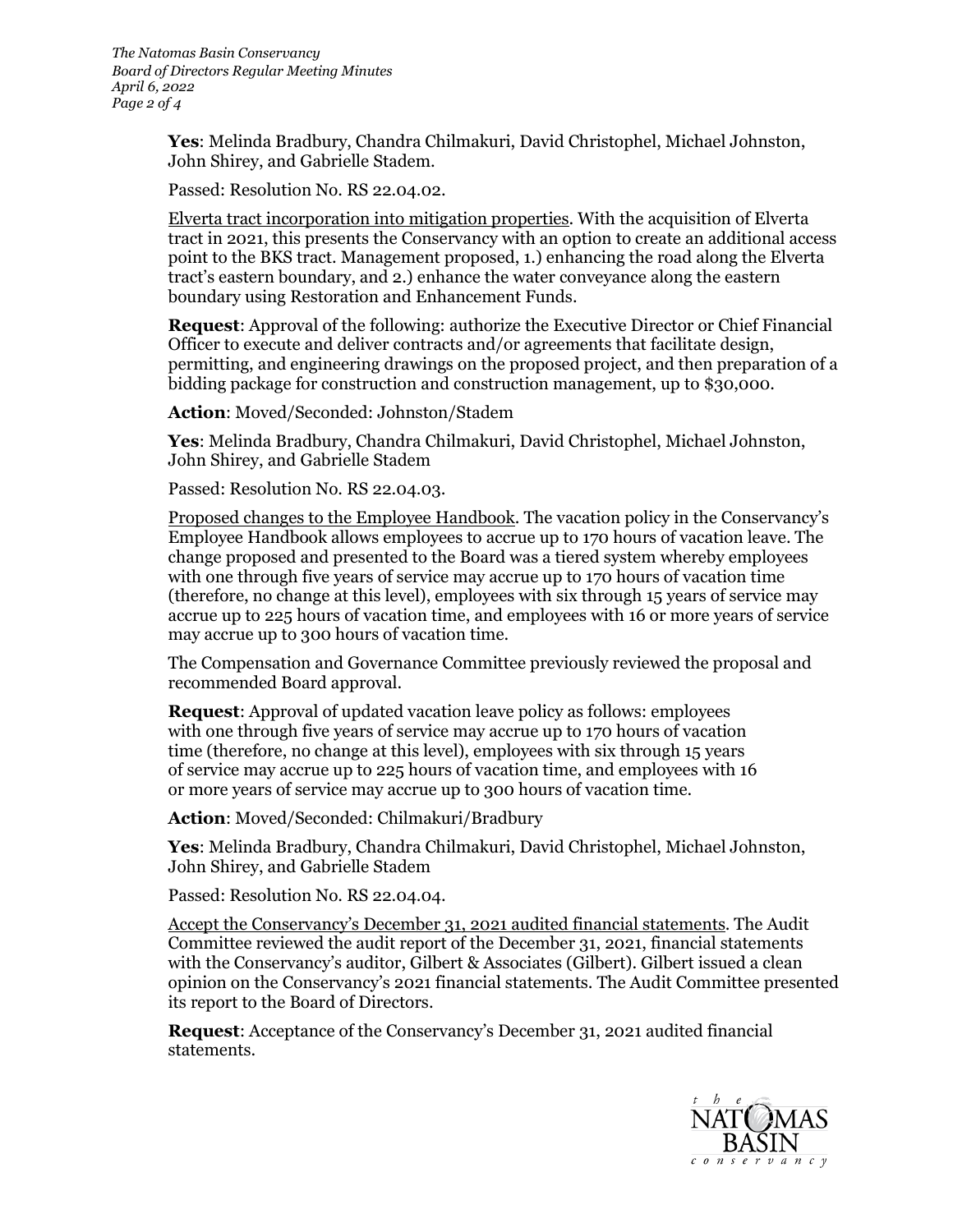## **Action**: Moved/Seconded: Christophel/Johnston

 **Yes**: Melinda Bradbury, Chandra Chilmakuri, David Christophel, Michael Johnston, John Shirey, and Gabrielle Stadem

Passed: Resolution No. RS [22.04.05](https://22.04.05).

 Committee met to review the Executive Director's performance evaluation with the Employment Agreement and compensation for 2022: Amending the Employment Agreement between the Conservancy and its Executive Director and Executive Director Compensation. The Compensation and Governance Board and recommended the following with regards the Executive Director's

- • An update to the Employment Agreement would be effective January 1, 2022, with a term through March 15, 2025.
- • The vacation leave cap would be 800 hours, including allowing for accrual of hours that would have been lost due to the cap in place during 2021.
- • A three percent merit increase in compensation would be made effective March 15, 2022.
- The mandatory Cost of Living Adjustment ("COLA") clause would be eliminated.

 Employment Agreement and compensation for 2022. **Request**: Approval of the above-mentioned changes to the Executive Director's

**Action**: Moved/Seconded: Chilmakuri/Johnston

 **Yes**: Melinda Bradbury, Chandra Chilmakuri, David Christophel, Michael Johnston, John Shirey, and Gabrielle Stadem

Passed: Resolution No. RS [22.04.06.](https://22.04.06)

 "Just and reasonable" determination for the Executive Director and Chief Financial Officer. The Board is required to determine that changes to a chief executive officer's and chief financial officer's compensation, including the terms of an employment agreement, are "just and reasonable." See excerpt from California Government Code, Section 12586(g):

 *The board of directors of a charitable corporation or unincorporated association, or an authorized committee of the board, and the trustee or trustees of a charitable trust shall review and approve the compensation, including benefits, of the president or chief executive officer and the treasurer or chief financial officer to assure that it is just and reasonable. This review and approval shall occur initially upon the hiring of the officer, whenever the term of employment, if any, of the officer is renewed or extended, and whenever the officer's compensation is modified. Separate review and approval shall not be required if a modification of compensation extends to substantially all employees.* 

 The Conservancy's Compensation and Governance Committee believes this standard has been met and recommends the Board make a declaration that the "just and reasonable" test has been met for the Executive Director and Chief Financial Officer.